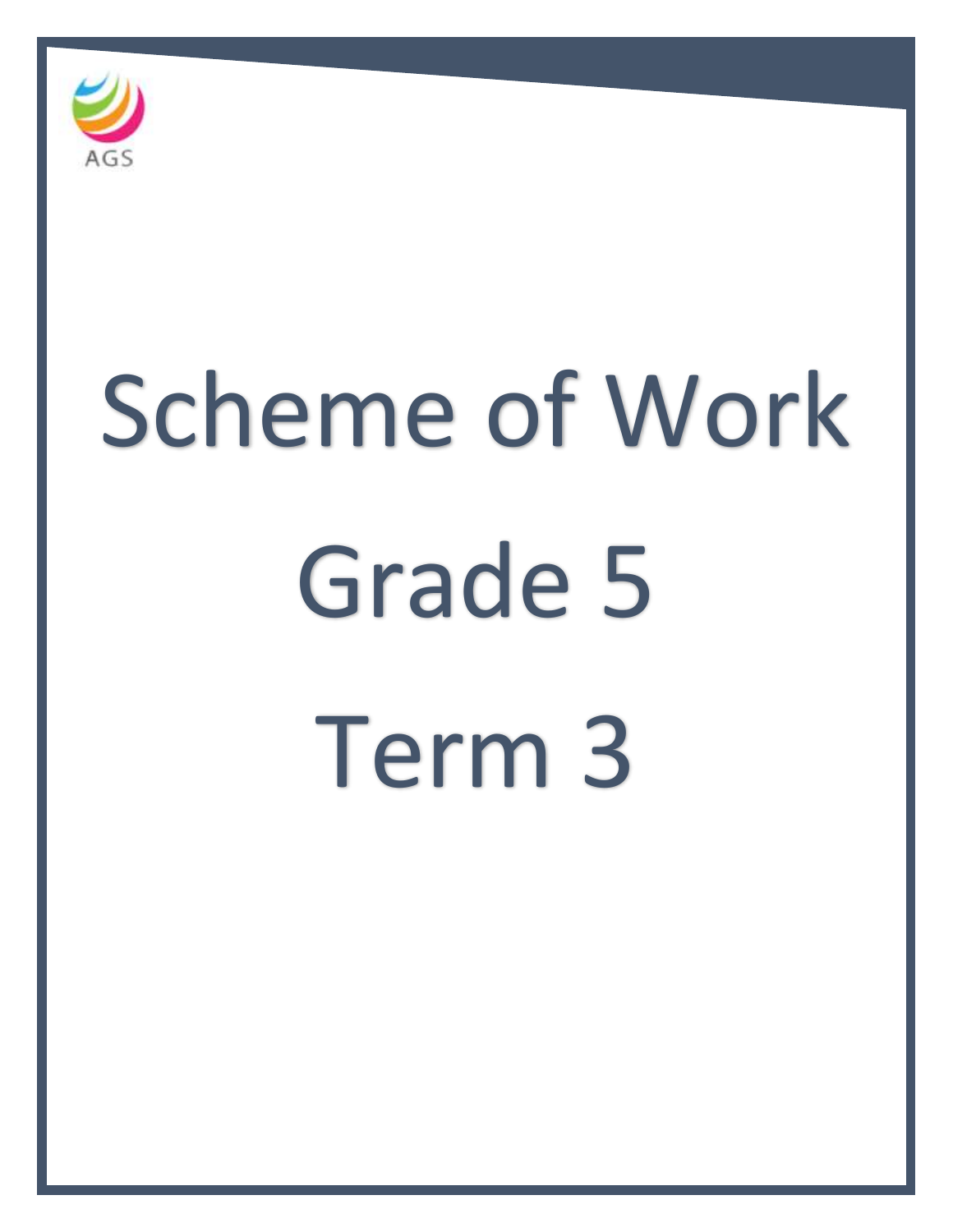

# **Unit 1**

This four-week unit focuses on persuasive language and how it can be used to express an opinion, send a message or give a point-of-view. It encourages pupils to analyse text types that are persuasive, informative or both. The learners will compare texts according to style, audience, organisation, purpose and impact. They will identify textual features and persuasive devices of various texts. The unit develops their critical thinking and encourages learners to express themselves confidently in oral and written activities.

# **Aims and objectives:**

# **By the end of this unit, learners will be able to:**

- analyse and compare persuasive texts
- learn about persuasive devices
- understand that a text can be persuasive, informative or both
- practise being persuasive

### **Skills development:**

### **During the course of this unit, learners will:**

- analyse and compare posters and reviews
- use powerful vocabulary to sound persuasive
- read and analyse information, e.g. a map
- present an oral review
- write a formal letter

# **Unit 2**

This is a two-week unit covering performance poetry and plays. Pupils enjoy performing a nonsense poem and gain experience in group work and performance skills. They apply these skills to the next stage of the unit which is to write and perform a play. They learn how to adapt a simple story into a script and focus on the features of script writing. They complete the dialogue in a script using their own words and ideas. Once the script is complete, they work in groups to practise and perform the play in front of an audience.

# **Aims and objectives:**

# **By the end of this unit, learners will be able to:**

- read and perform a poem in groups
- identify the features of a play script
- adapt part of a story into a script
- choose words carefully
- use a script to create and develop characters
- perform a play in groups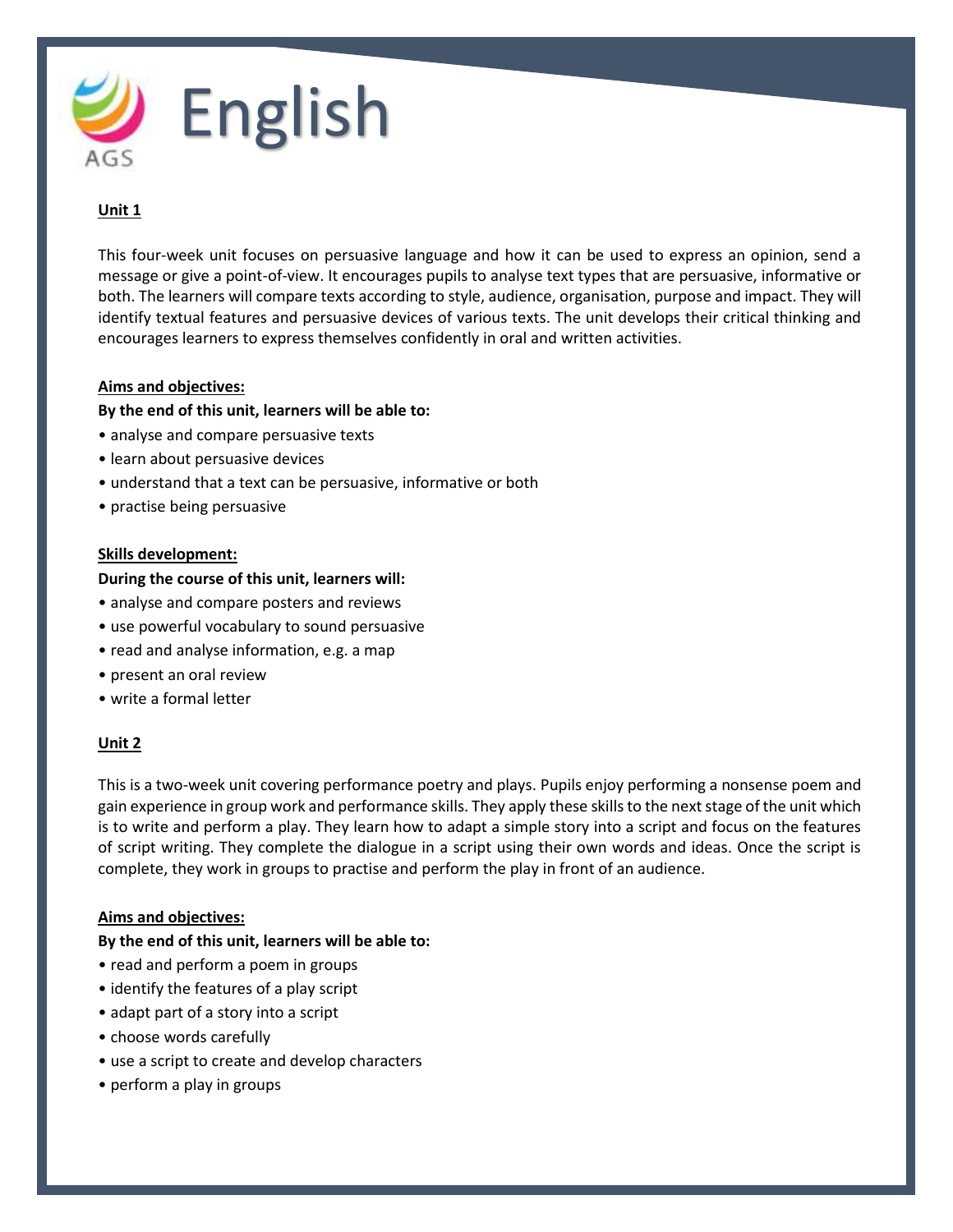#### **Skills development:**

#### **During the course of this unit learners will:**

- practise their technique for reading a poem at different levels
- appreciate a wide range of poetic devices
- work with rhyme, including internal rhyme, half rhyme and end rhyme patterns
- identify and use figurative language, especially simile and personification
- use thesauruses and dictionaries to understand shades of meaning
- develop their ability to articulate personal response

#### **Assessment:**

The assessment of pupils' learning is always ongoing. Through verbal and written feedback, we provide pupils with support and advice in order to help them know and improve on their own next steps in the learning process in English.

During the term, pupils will complete independent pieces of writing, which we will use to assess a range of writing skills more generally. This provides us with feedback on how well your child is attaining relative to grade and curriculum expectations. Formatively, it provides feedback that will help us identify the next steps in writing for your child.

At the end of the year, pupils will complete a curriculum-based assessment: Cambridge Progression Test and a standardized based assessment: GL Assessment - Progress Test in English.

#### **Suggestions for support at home:**

Research indicates that reading is a very strong determiner of how well your child will achieve in all areas of learning and we wish to foster a wonderful reading culture in our school. There is also a strong correlation between achievement and the number of books in your home. To help your child at home, please read with them daily. This can mean reading aloud to your child as well listening to your child reading aloud to you. Reading can also take many forms; it might be reading signs when out and about, reading online material, games, magazines, subtitles on the television etc.

Please note the importance of 'Mother Tongue' – children's home and first language. It is crucial that children with English and Additional Language continue to build their ability in their first language in order to support their learning of English and additional languages.

Children also need to learn their spellings (or sounds) daily and then continue to revise them after any spelling assessments or dictations to ensure they have embedded an ever-increasing number of spelling rules or sounds. Remember, we are aiming for long term memory rather than short term performance.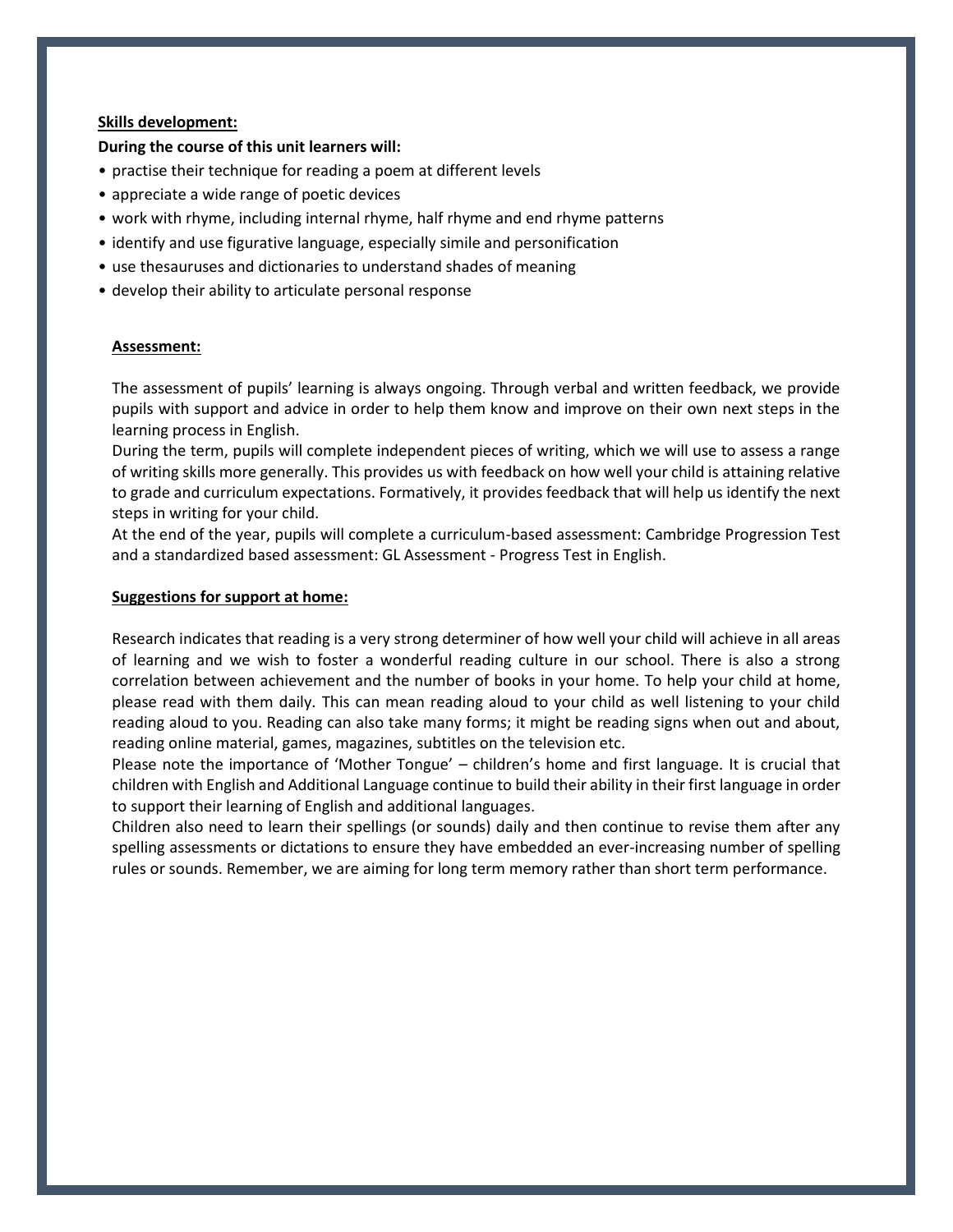

# **Unit 1**

During the first few weeks, we will work on number, including time for revision. The topics we will cover are:

- **Mental strategies:** Learners have an opportunity to revise and consolidate objectives covered earlier in the year and further develop their calculation fluency with all four operations. They are encouraged to use appropriate methods for all calculations and use their repertoire of known facts and skills when solving problems.
- **Calculation:** Learners add and subtract numbers including those with the same number of decimal places using efficient, compact methods of recording. They understand the relationship between division and fractions and deal with remainders according to the context of the question. Learners deepen their understanding of how to use multiplication and division strategies, through solving multistep problems. Learners recognise links between mathematical operations and understand that brackets may be necessary to define the order of operations, as well as applying the order of operations law using BIDMAS/BODMAS.
- **Problem solving in context:** Learners select, use and apply understanding, skills and strategies in solving problems.

### **Learning objectives:**

#### **Calculation**

# **Addition & Subtraction**

- Round four-digit numbers to the nearest 10, 100 or 1000
- Round a number with one or two decimal places to the nearest whole number
- Estimate and approximate when calculating, e.g. using rounding, and check working
- Know by heart pairs of one-place decimals with a total of 1, e.g. 0.8 + 0.2
- Derive quickly pairs of decimals with a total of 10, and with a total of 1
- Count on or back in thousands, hundreds, tens and ones to add or subtract
- Find the total of more than three two- or three-digit numbers using a written method
- Add or subtract any pair of three- and/or four-digit numbers, with the same number of decimal places, including amounts of money
- Add or subtract near multiples of 10 or 100, e.g. 4387 299
- Use appropriate strategies to add or subtract pairs of two- and three-digit numbers and number with one decimal place, using jottings where necessary
- Calculate differences between near multiples of 1000, e.g. 5026 4998, or near multiples of 1, e.g. 3.2 2.6

# **Multiplication & Division**

- Know multiplication and division facts for the 2× to 10× tables and represent them using arrays
- Know and apply tests of divisibility by 2, 5, 10 and 100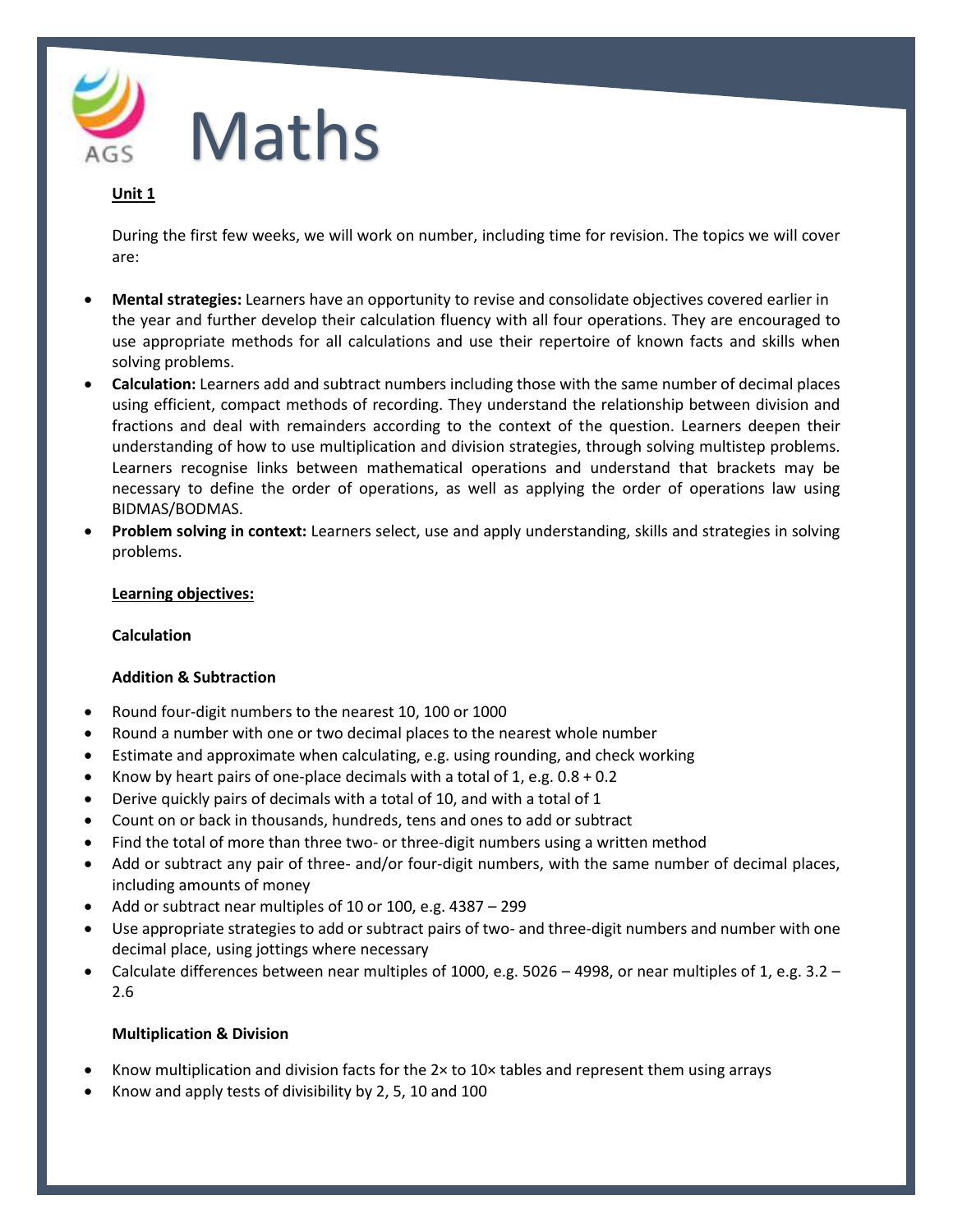- Recognise multiples of 6, 7, 8 and 9 up to the 10th multiple
- Know squares of all numbers to  $10 \times 10$
- Find factors of two-digit numbers
- Multiply multiples of 10 to 90, and multiples of 100 to 900, by a single-digit number
- Multiply by 19 or 21 by multiplying by 20 and adjusting
- Multiply by 25 by multiplying by 100 and dividing by 4
- Use factors to multiply, e.g. multiply by 3, then double to multiply by 6
- Double any number up to 100 and halve even numbers to 200 and use this to double and halve numbers with one or two decimal places, e.g. double 3.4 and half of 8.6
- Double multiples of 10 to 1000 and multiples of 100 to 10 000, e.g. double 360 or double 3600, and derive the corresponding halves
- Multiply or divide three-digit numbers by single-digit numbers
- Multiply two-digit numbers by two-digit numbers
- Multiply two-digit numbers with one decimal place by single-digit numbers, e.g.  $3.6 \times 7$
- Divide three-digit numbers by single-digit numbers, including those with a remainder
- Start expressing remainders as a fraction of the divisor when dividing two-digit numbers by single-digit numbers
- Decide whether to group (using multiplication facts and multiples of the divisor) or to share (halving and quartering) to solve divisions
- Decide whether to round an answer up or down after division, depending on the context
- Begin to use brackets to order operations and understand the relationship between the four operations and how the laws of arithmetic apply to multiplication
- Estimate and approximate when calculating, e.g. using rounding, and check working

# **Suggestions for support at home**

The mathematics work your child is doing may look very different to the work you remember. This is because learners are encouraged to work mentally where possible, using personal jottings to support their thinking. Ask them to show you what they are doing and help them to recall table facts, if necessary. Help your child become a confident user of calculators. Allowing children to use a calculator to check their

answers from time to time is useful. Help your child to recognise that the calculator is a tool of which they are in control and to understand how it can help them to develop their mathematics.

Children can learn how to use a calculator effectively and to recognise how and when it is appropriate to use one. Please allow your child to first decide if mental and pencil-and-paper methods are quicker or more reliable.

Note that to use a calculator effectively requires a secure knowledge of number, which is the prime aim.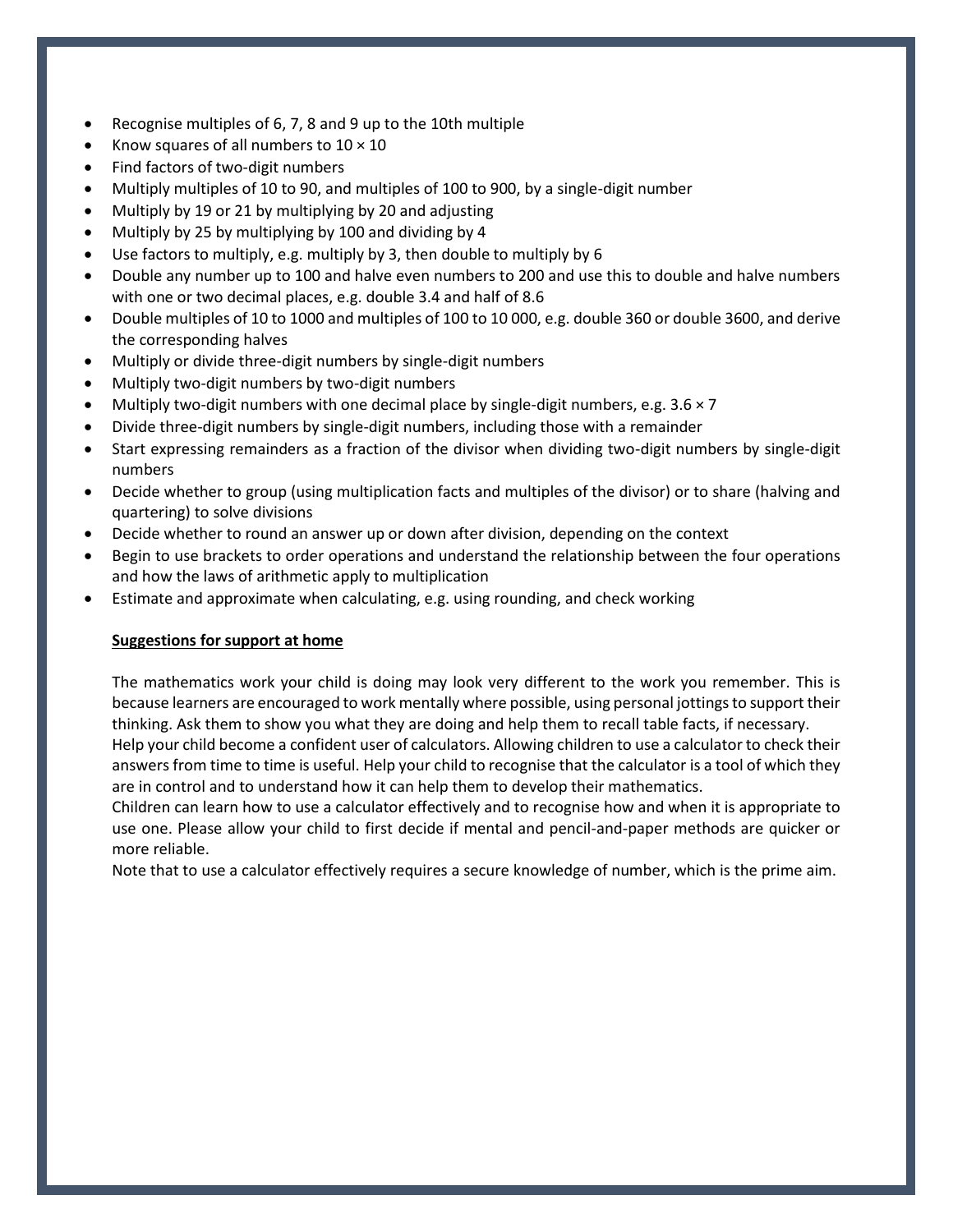# **Try this at home**

4

Work with your child to make a scrapbook of numbers. You can include pictures, rhymes, calculations and anything else you can think of. These ideas may help you to get started:

| My favourite number:      | A multiple of 2 |
|---------------------------|-----------------|
| $2 \times 2 = 4$          | A factor of 12  |
| April is the fourth month | A square number |

Take it in turns to create questions that explore the use of brackets, indices/exponents/powers, using the different operations in different orders, that have different answers, and apply the order of operation laws (BIDMAS and/or BODMAS and/or PEMDAS) to find the correct answers:

| $2^2$ + 7 x 4 ÷ 2 – 1 = 21 but how? | $(2^2 + 7) \times 4 \div 2 - 1 = 21$ |
|-------------------------------------|--------------------------------------|
| $2^2$ + 7 x 4 ÷ 2 – 1 = 17 but how? | $2^2 + (7 \times 4) \div 2 - 1 = 17$ |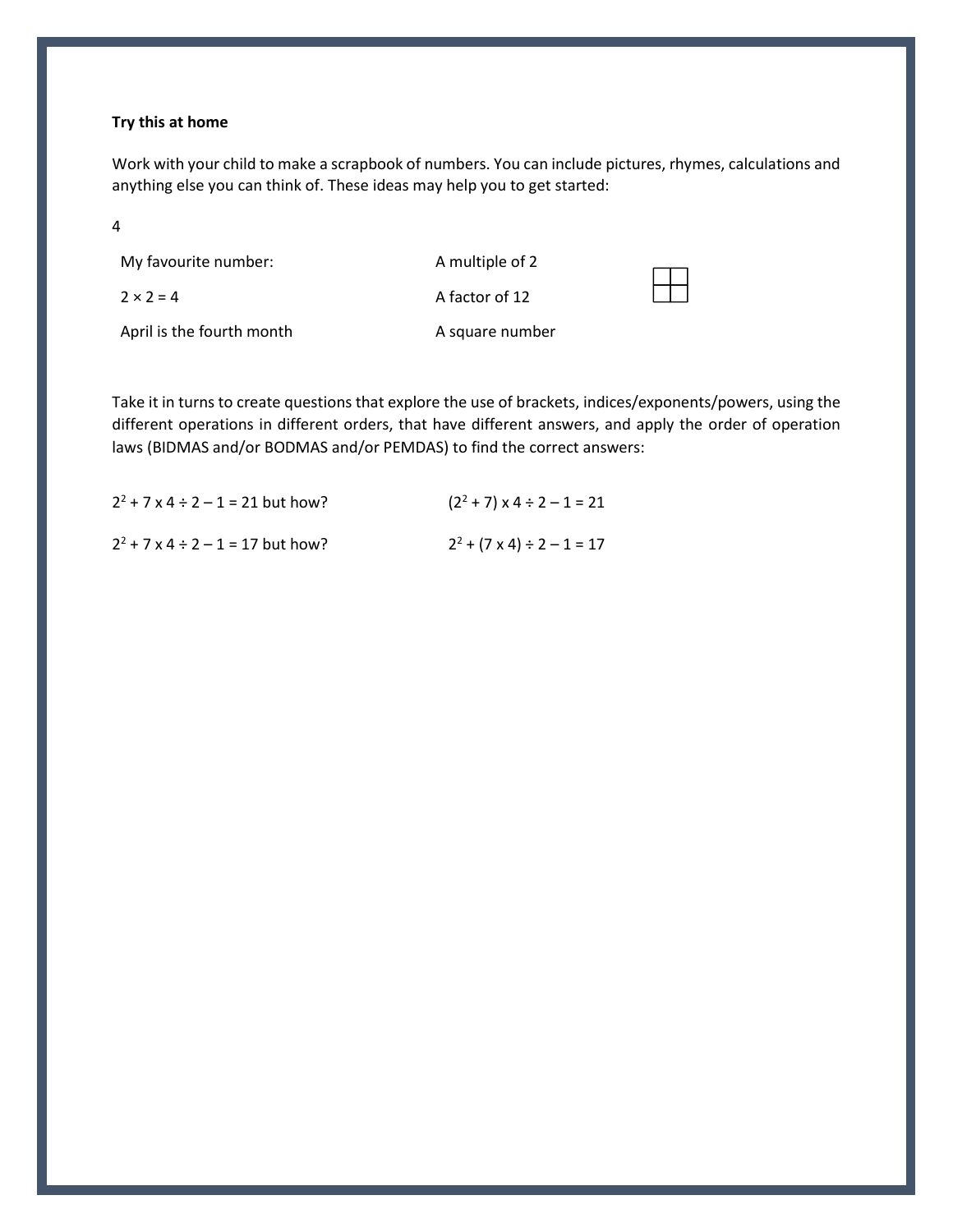# **Unit 2**

In this unit, we will work on geometry, measurement and problem solving, including time for revision. The topics we will cover are:

- **Geometry:** Right angles, symmetry & movement
- **Measurement:** Length, mass & capacity

Learners use understanding of the relative size of units to assess the reasonableness of measurements. They estimate lengths and measure lines in centimetres and millimetres and draw their own lines from given measurements in centimetres and millimetres, as well as metres and centimetres. Learners combine knowledge of the number system and measures to solve problems that involve metres and kilometres. Learners estimate and measure mass using kilograms and grams, reading scales on different equipment. They solve problems involving reading mass scales and converting measures of mass from kilograms to grams to put them in order of size. Learners consider the reasonableness of estimates of mass and use their knowledge to solve problems.

Learners record capacity in units of litres and millilitres and put these in order of size. They interpret a reading that lies between two unnumbered divisions on a scale and compare readings on different scales. Learners convert measurements between litres (to one decimal place) and millilitres and use their knowledge to solve problems.

 **Problem solving in context:** Learners select, use and apply understanding, skills and strategies in solving problems.

# **Geometry Learning objectives:**

- Recognise reflective and rotational symmetry in regular polygons
- Create patterns with two lines of symmetry, e.g. on a pegboard or squared paper
- Learners explore, complete patterns and solve puzzles using translation and reflection
- Predict where a polygon will be after reflection where the mirror line is parallel to one of the sides, including where the line is oblique
- Understand translation as movement along a straight line, identify where polygons will be after a translation and give instructions for translating shapes

#### **Measurement Learning Objectives:**

- Read timetables using the 24-hour clock
- Read, choose, use and record standard units to estimate and measure length, mass and capacity to a suitable degree of accuracy
- Convert larger to smaller metric units (decimals to one place), e.g. change 2.6 kg to 2600 g
- Order measurements in mixed units
- Round measurements to the nearest whole unit
- Interpret a reading that lies between two unnumbered divisions on a scale
- Compare readings on different scales
- Draw and measure lines to the nearest millimetre, centimetre and metre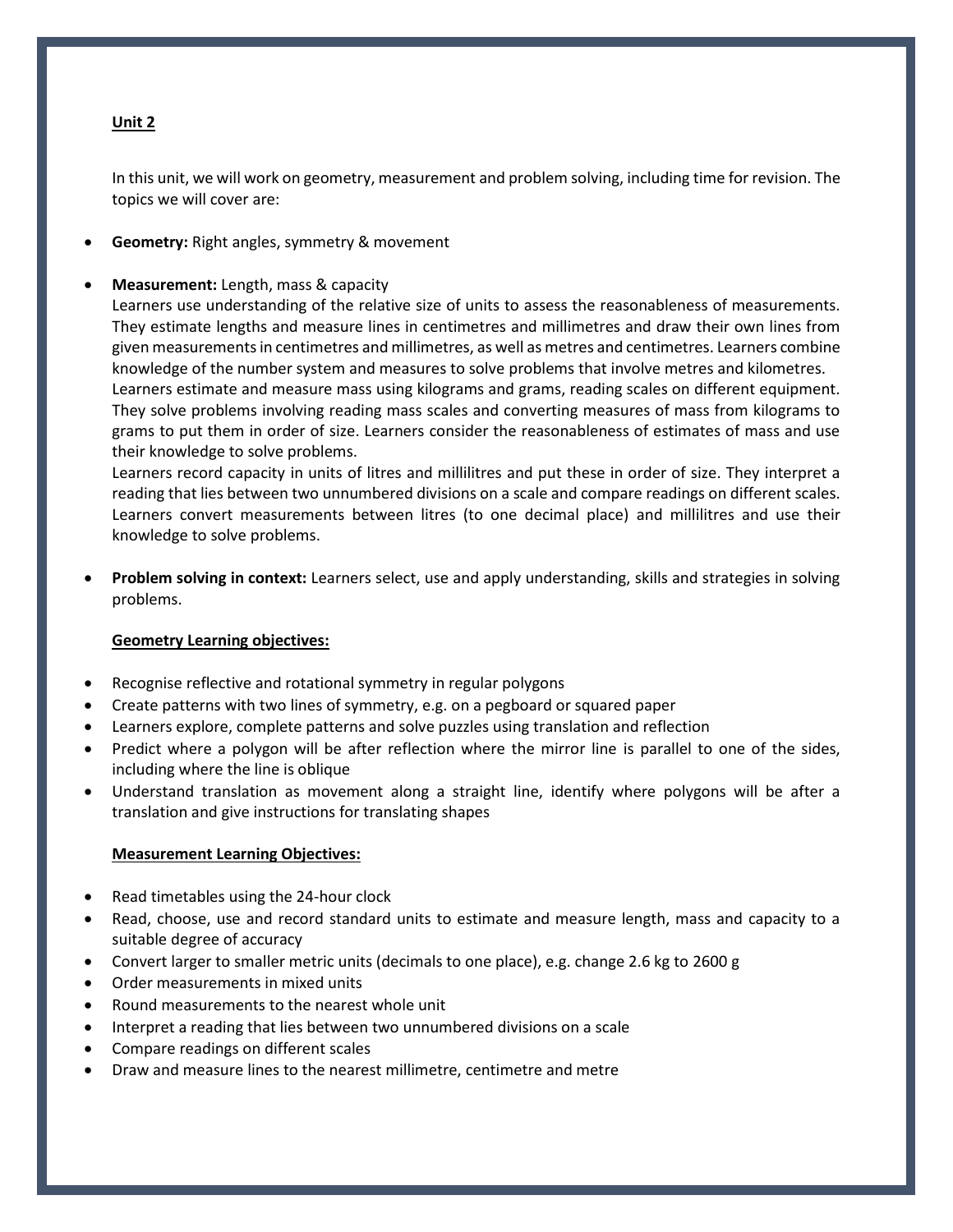# **Problem Solving Learning Objectives:**

- Solve single and multi-step word problems (all four operations); represent them, e.g. with diagrams or a number line
- Check with a different order when adding several numbers or by using the inverse when adding or subtracting a pair of numbers
- Use multiplication to check the result of a division, e.g. multiply  $3.7 \times 8$  to check 29.6 ÷ 8
- Estimate and approximate when calculating, e.g. using rounding, and check working
- Consider whether an answer is reasonable in the context of a problem
- Understand everyday systems of measurement in length, weight, capacity, temperature and time and use these to perform simple calculations
- Choose an appropriate strategy for a calculation and explain how they worked out the answer
- Explore and solve number problems and puzzles, e.g. logic problems
- Deduce new information from existing information to solve problems
- Use ordered lists and tables to help to solve problems systematically
- Describe and continue number sequences, e.g.  $-30$ ,  $-27$ ,  $\boxed{2}$ ,  $\boxed{2}$ ,  $-18...$ ; identify the relationships between numbers
- Identify simple relationships between shapes, e.g. these triangles are all isosceles because
- Investigate a simple general statement by finding examples which do or do not satisfy it, e.g. the sum of three consecutive whole numbers is always a multiple of three
- Explain methods and justify reasoning orally and in writing; make hypotheses and test them out
- Solve a larger problem by breaking it down into sub-problems or represent it using diagrams

# **Suggestions for support at home**

Help your child to see the relevance of mathematics to their everyday life by:

- preparing food and cooking with your child, asking them to measure out wet and dry ingredients as accurately as possible.
- asking your child to time how long food should cook for, what time it will finish cooking, how much time elapses during cooking and/or eating.
- helping your child to measure people, rooms and objects in your home; describe times when it has been important to use some of these measurements, such as decorating, making clothes or for health checks.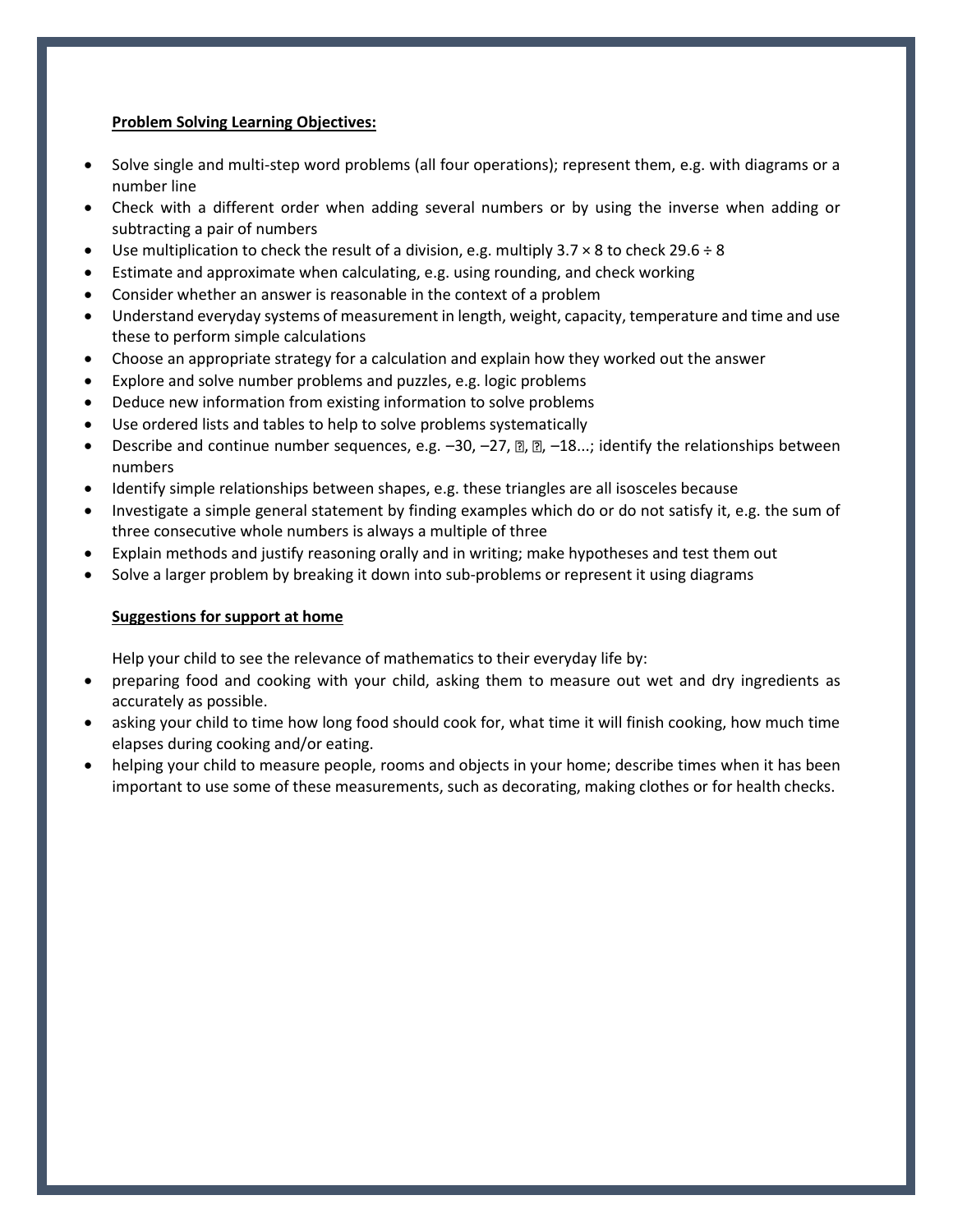#### **Try this at home**

Investigate this problem with your child.

Measure and cut 24cm of string, wool or thread. Try to make an equilateral triangle, a square, a regular hexagon and a regular octagon with the string as accurately as possible, measuring the length of each side.



Collect different containers and explore this with your child.

How much lemonade do we have to make so that everyone gets one cup? Two cups?

Plan for your family, or maybe a smaller group of children, or some toys having a party.

Pour one cupful of coloured water into each of some tall, thin and short fat transparent containers. Discuss what happens to the water level in each and why.

Discuss how we can calculate how much lemonade is needed.

Developing deeper understanding through looking at how much juice can be squeezed out of one lemon (on average) and how much sugar/water must be added to make it delicious.

Make a video journal of the whole learning process.

#### **Assessment**

The assessment of pupils' learning is always ongoing. Through verbal and written feedback, we provide pupils with support and advice in order to help them know and improve on their own next steps in the learning process in Maths.

At the end of every unit, pupils will be assessed against the learning objectives for that unit. However, pupils will continue to be assessed against these objectives and particularly the objectives they are finding more difficult, throughout the year. Parents will be given feedback on objectives that need more practise at home, through the parent consultation and reporting cycle.

At the end of the year, pupils will complete a curriculum-based assessment: Cambridge Progression Test and a standardised based assessment: GL Assessment - Progress Test in Maths.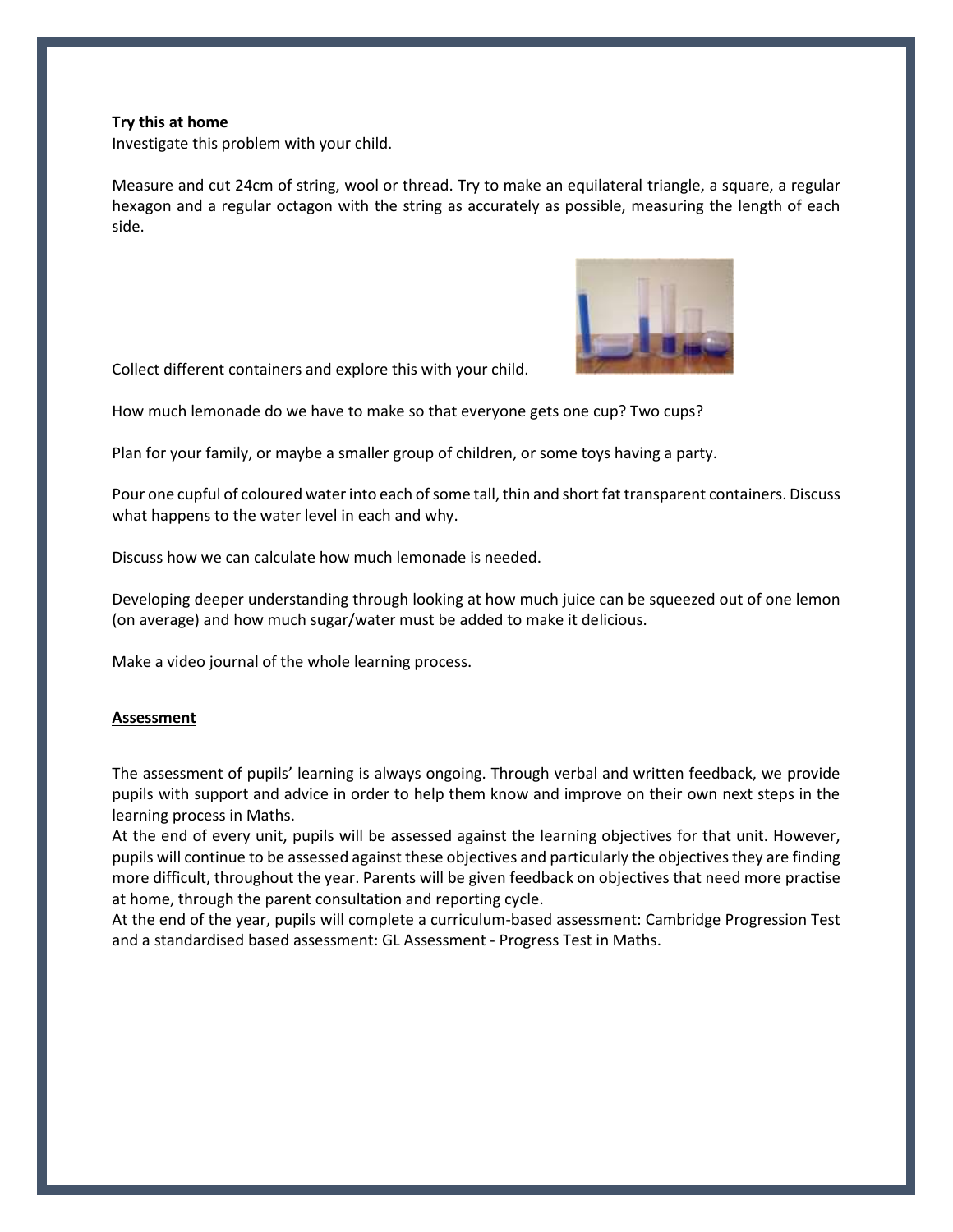

The final unit, which will be taught throughout the final term, is called 'Earth's Movements'.

This unit teaches the students to discuss knowledge already gained and what they would like to find out; research the knowledge and workings of scientists and astronomers in the past regarding the solar system; investigate the movements of the Earth and Moon using predictions, fair testing, observations, recording results and conclusions.

# **Learning Objectives**

- To revise the orbit of the Earth and the Moon
- To understand how the Earth moves in relation to the Sun
- To know that the earth rotates on its axis from west to east
- To know that the Earth completes one rotation every 24 hours
- To be able to set up an investigation with a prediction
- To know that sunrise and sunset times and the length of the day varies throughout the year
- To know that the Earth orbits the Sun every 365.25 days
- To know that as the Earth revolves, it spins on its axis
- To research how the ideas about the solar system have changed over the past 2000 years
- To know how astronomers research the solar system
- To understand the need for a fair test
- To conclude from an investigation
- To record results

# **Suggestions for support at home**

Encourage the students to build upon their knowledge of shadows, why shadows are longer in a sunny place near to the home. Observe the phases of the moon and discuss. Make models to help explain the Earth and Moon's movements.

# **Assessment**

Marking, tests, evidence collected by photographing work, videoing presentations etc. Plus, the 'Check Your Progress' at the end of the unit.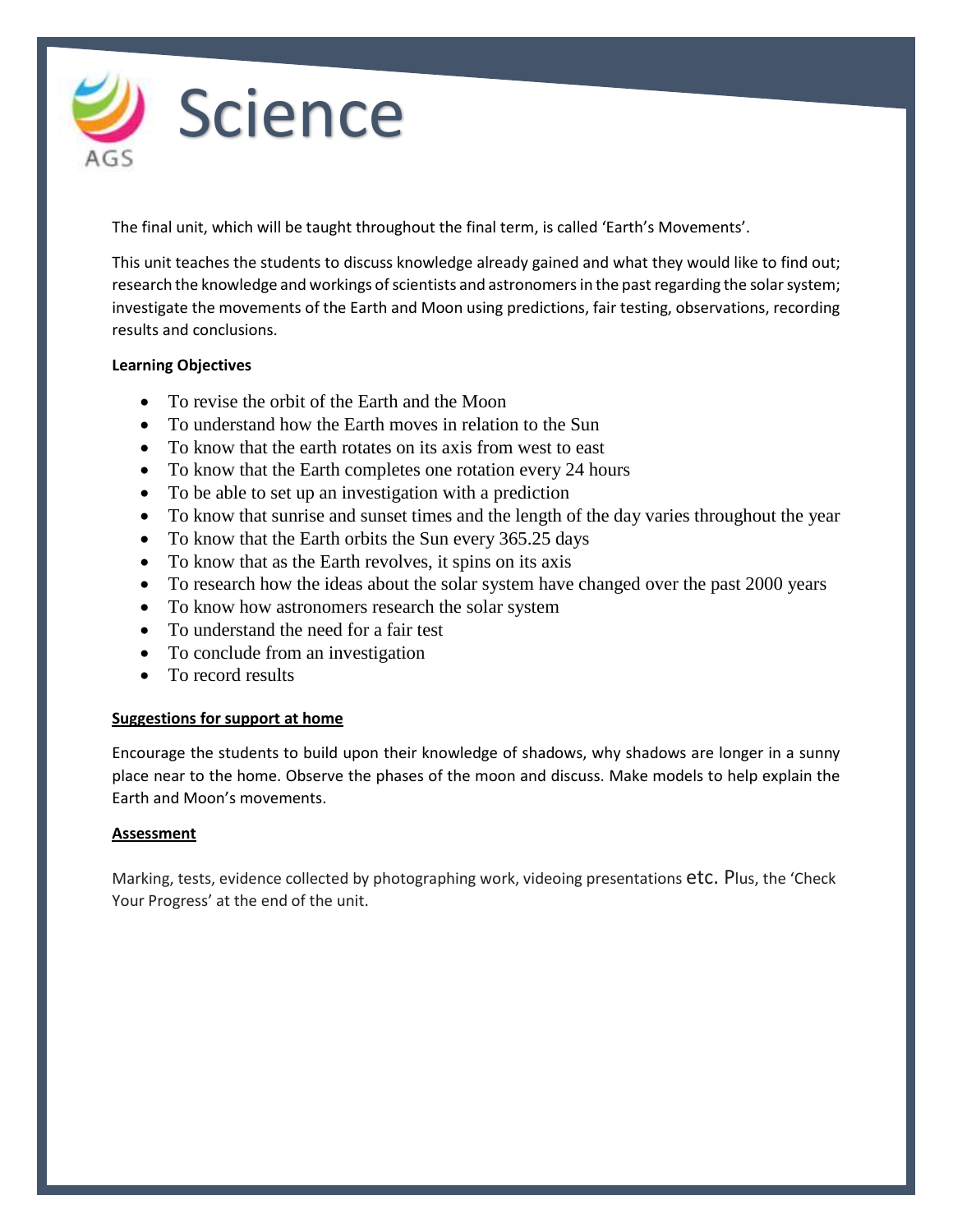

Our IPC unit for this term is called 'The Story of English'. English has 300 million native speakers in countries across the globe. It is the third most spoken language after Mandarin and Spanish but is the most popular second language in the world. English is an evolving language that has changed constantly throughout the 1500 years that it has been spoken. The story of how English has developed and grown, mirrors that of Britain and of today's global world. This a history based unit which will look at not only the origins of words used today but how the language has evolved over time. From the Celtic language through the different influences often following invasions up to the present day.

### **The unit will be taught cross-curricular as follows:**

#### **In History, we'll be finding out:**

- How the English language has developed over the last 1,500 years
- Who has invaded and settled in Britain over time
- What everyday life has been like for people living in Britain, and how this is reflected in their language
- How English has spread around the world

#### **In Technology, we'll be finding out:**

- How the invention of the printing press changed our world
- How to plan, design and create a book

#### **In Art, we'll be finding out:**

- About illuminated manuscripts
- How to create an illuminated manuscript
- Creating graffiti art

#### **In Physical Education, we'll be finding out:**

- How to play running, jumping, throwing and catching games similar to those children played in the past
- How to develop the rules and play a game using attack and defence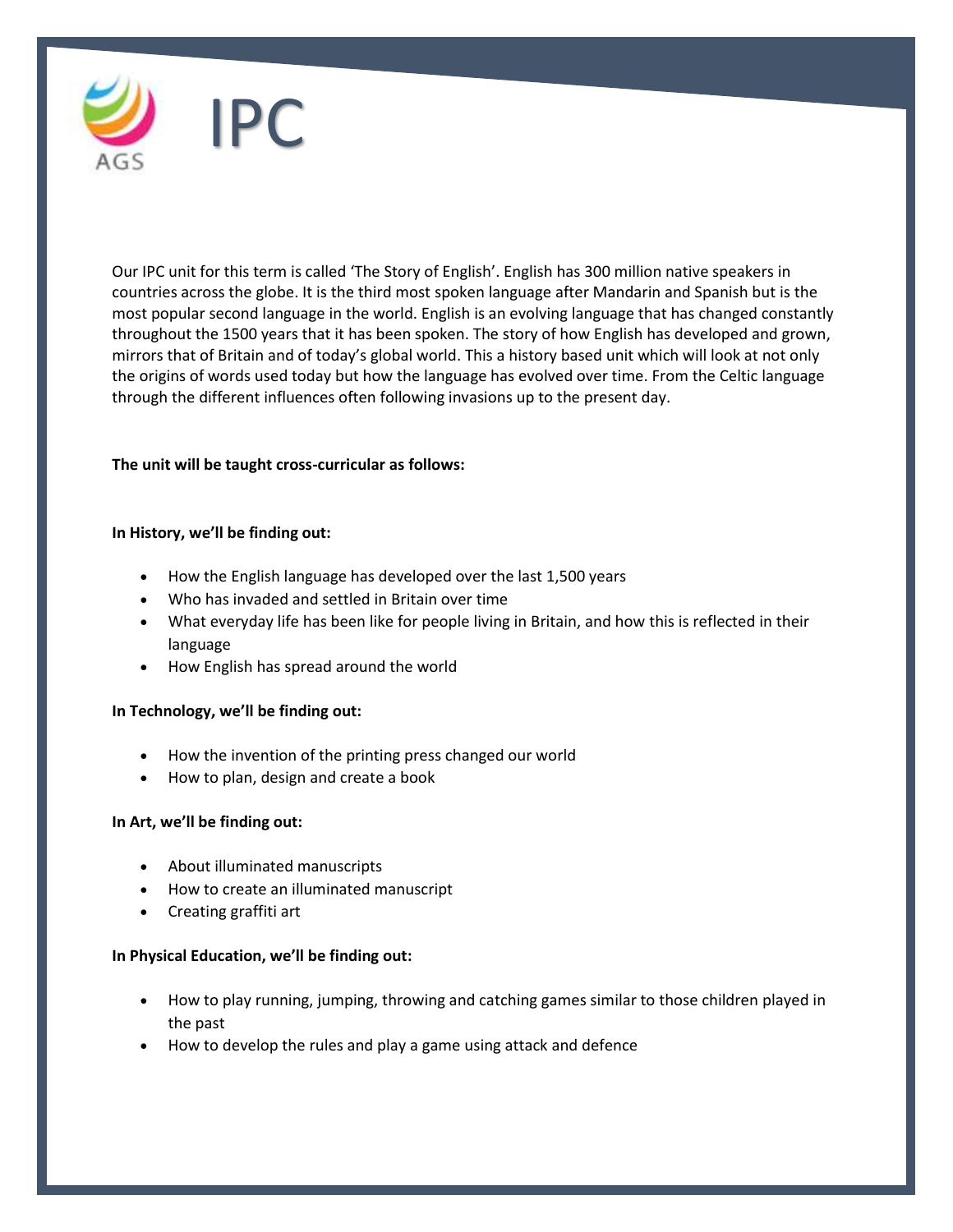#### **In Music, we'll be finding out:**

- How to compare music from different historical periods
- How to read basic musical notation

#### **In International, we'll be finding out:**

- How English is used around the world
- About endangered languages

# **Suggested support at home**

If you help your child research the word of the day including its origins. Select an area at home where some graffiti art could be put up! Help your child create a book, invitation and manuscript.

### **Assessment**

On-going formative assessment, observation, marking of tasks set and presentations/ projects. Feedback from parents, evidence of work including photographs, videos etc.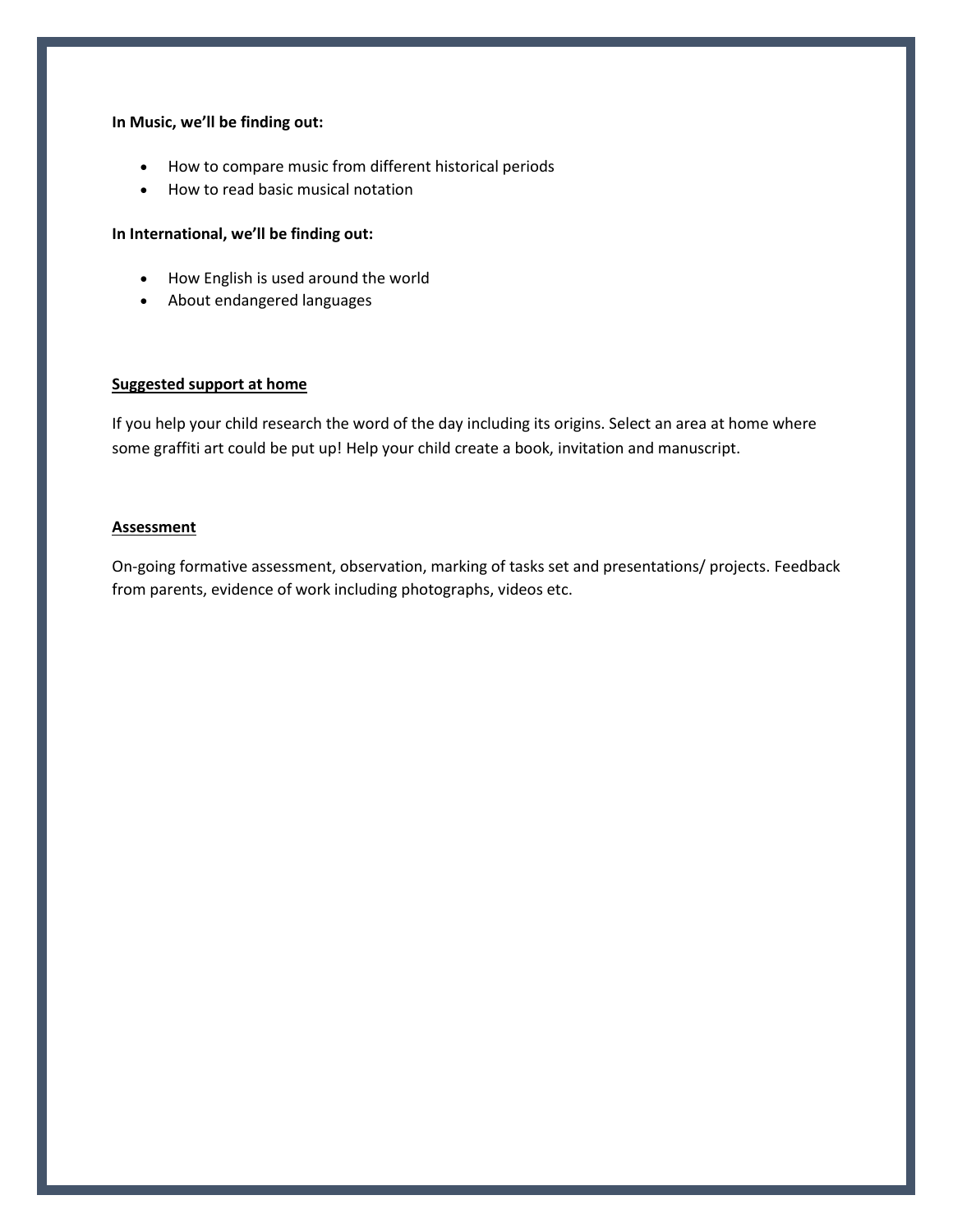

This term pupils will study PE through Handball and Striking and Fielding.

# **Unit 1**

# **Handball:**

- Pupils will focus on developing basic passing skills for Handball.
- Pupils will develop ball control and familiarity whilst both stationary and moving.
- Understand concept and importance of space and movement away from a defender.
- Movement with the ball towards a goal.
- Pupils will gain understanding of the effects of exercise and will develop an attitude of fair play, sportsmanship and enjoyment.

Pupils will aim to work towards being able to successfully participate in conditioned and full non-contact games.

# **Unit 2**

# **Striking and Fielding:**

- Pupils will develop the range and consistency of their striking and fielding concepts using basic variations of bats to incorporate games such as Rounder/Cricket/ T ball and Danish Longball
- Pupils will refine the basic skills learned in previous years;
	- $\triangleright$  Throwing and Catching a ball to move towards a target. (Chain)
	- $\triangleright$  Fielding/Stopping a ball
	- $\triangleright$  Retrieval of a ball
	- $\triangleright$  Striking a ball
- Pupils will work on aiming for space to outwit opponents.
- To implement simple tactics to form a striking and fielding principle.
- An extension task will be students progressing to a drop feed ball.
- Pupils will develop an understanding of scoring in a variety of games.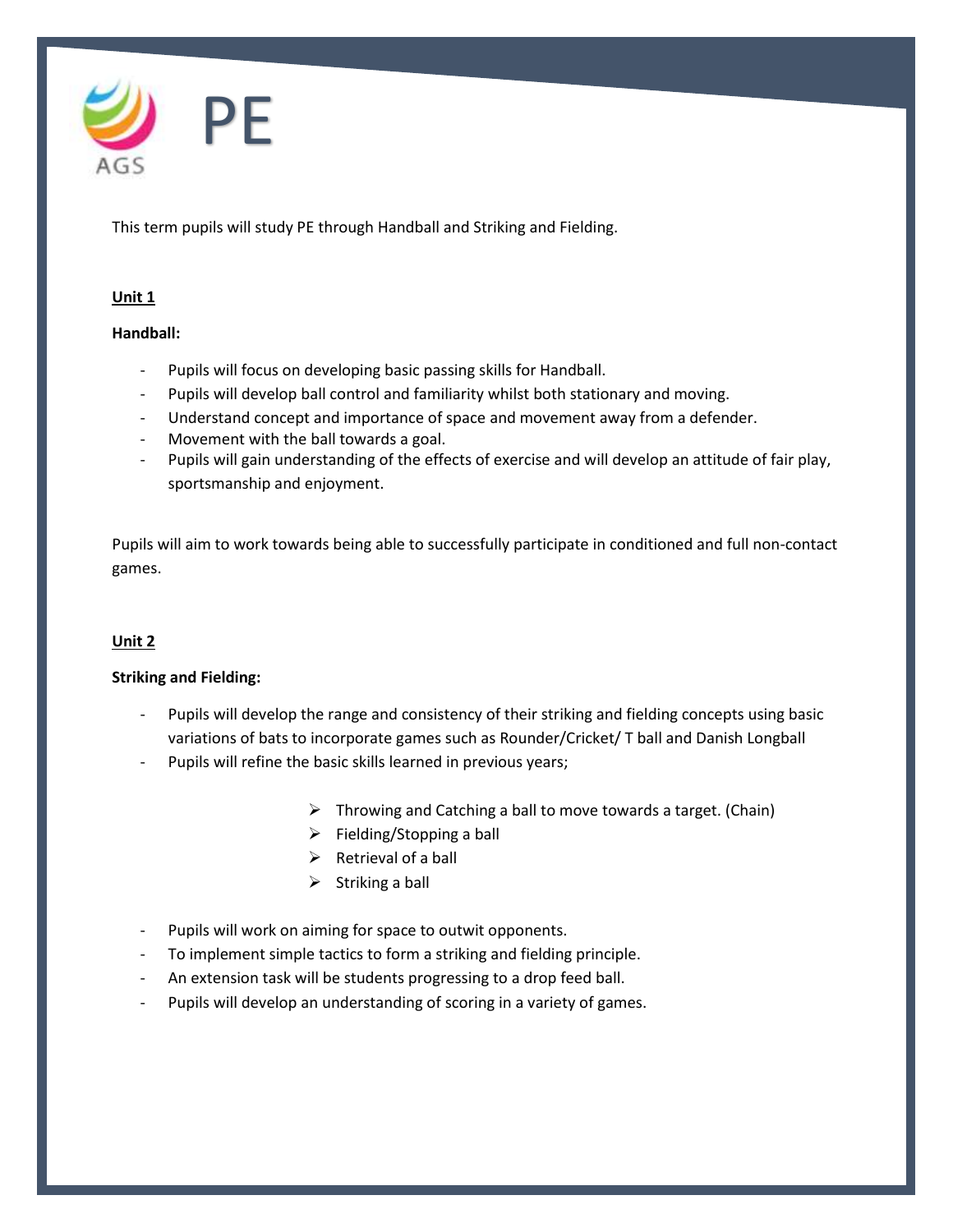

# **Grade 5 Art**

This term the students of Grade 5 will commence a new IPC Topic. They will focus on Graffiti, Viking and Roman Art using various materials and media in their lessons.

# **Aims and Objectives:**

# **By the end of the unit, students will be able to:**

- Communicate through visual and tactile forms
- Make judgements about works of art, showing understanding, appreciation, respect and enjoyment as appropriate.
- Consider works of art in terms of meaning, design, materials, technique, place and time.
- Draw from observation and imagination and your ability to produce an effective composition.

# **Skills Development**

# **During the course of this first part of the unit, pupils will:**

- understand the history of graffiti.
- Recognize the legal reaction towards graffiti.
- Establish an opinion towards graffiti express that opinion.
- sketch out student name in a graffiti style,
- Develop creative design and drawing skills, taking inspiration from Graffiti art tags.
- produce a piece of work in the graffiti style with Developing the skill in paint mixing, blending and stippling.
- Explore the history of ancient Roman Art and identify the key characteristics, techniques and features of this art form. Students will then create a reproduction of an ancient Roman artifact using clay as the medium.

# **During the second part of the unit pupils will,**

- To Explore Viking art and identify its key characteristics and features.
- To be able to draw Viking patterns.
- To be able to create a piece of Viking animal artwork.
- To be able to accurately sketch a Viking dragon head.
- To be able to draw a portrait of a Viking warrior.
- To be able to create a piece of Viking jewellery.

# **Assessment:**

At the end of the unit, pupils will be assessed on their knowledge gathered on graffiti, Roman and Viking art.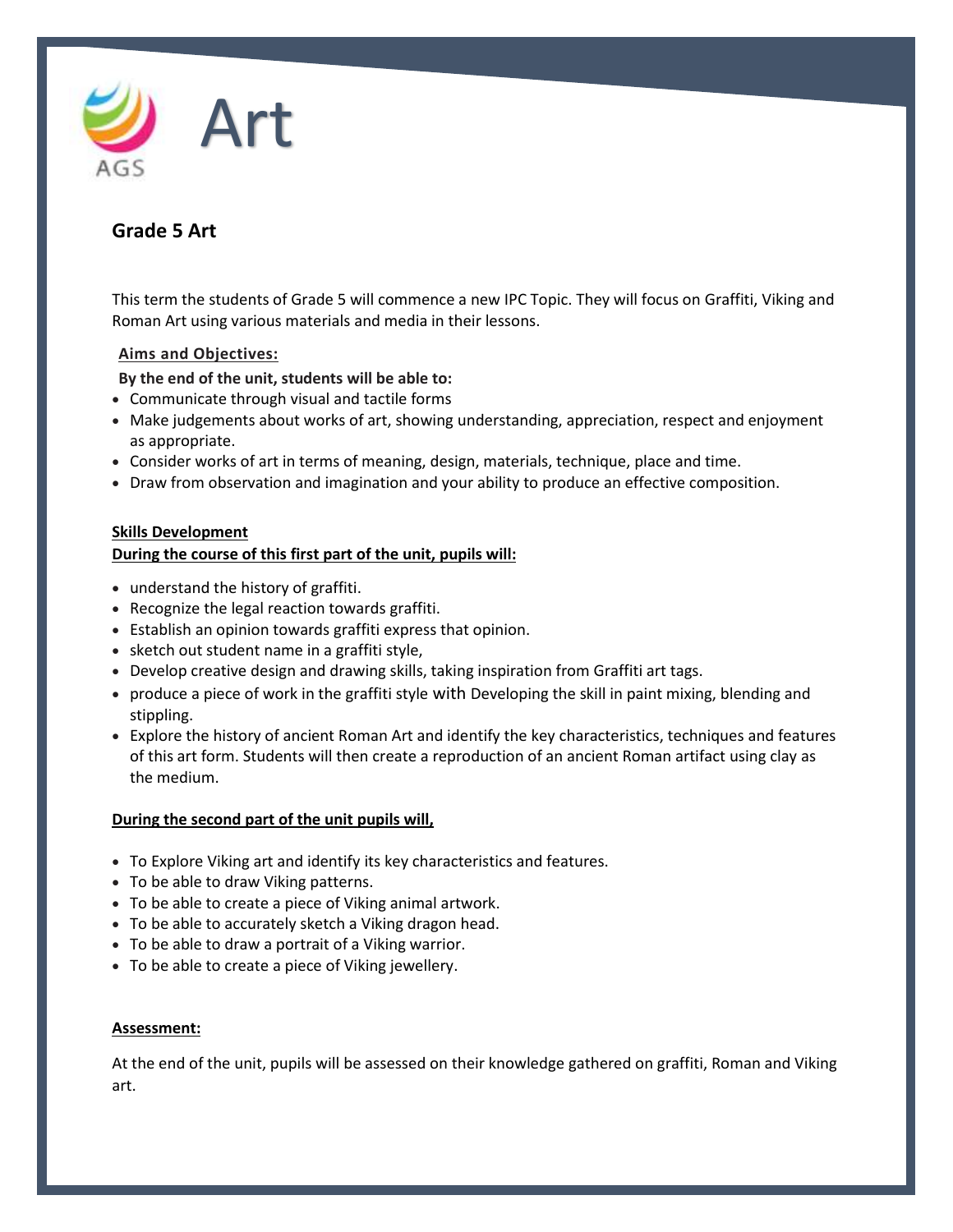# **Suggested support at home:**

To help your child enrich their artistic lives at home, parents can support by creating more artistic activities with their child and encourage them to practice more on the lesson we have covered in order to maximize the quality of their skills.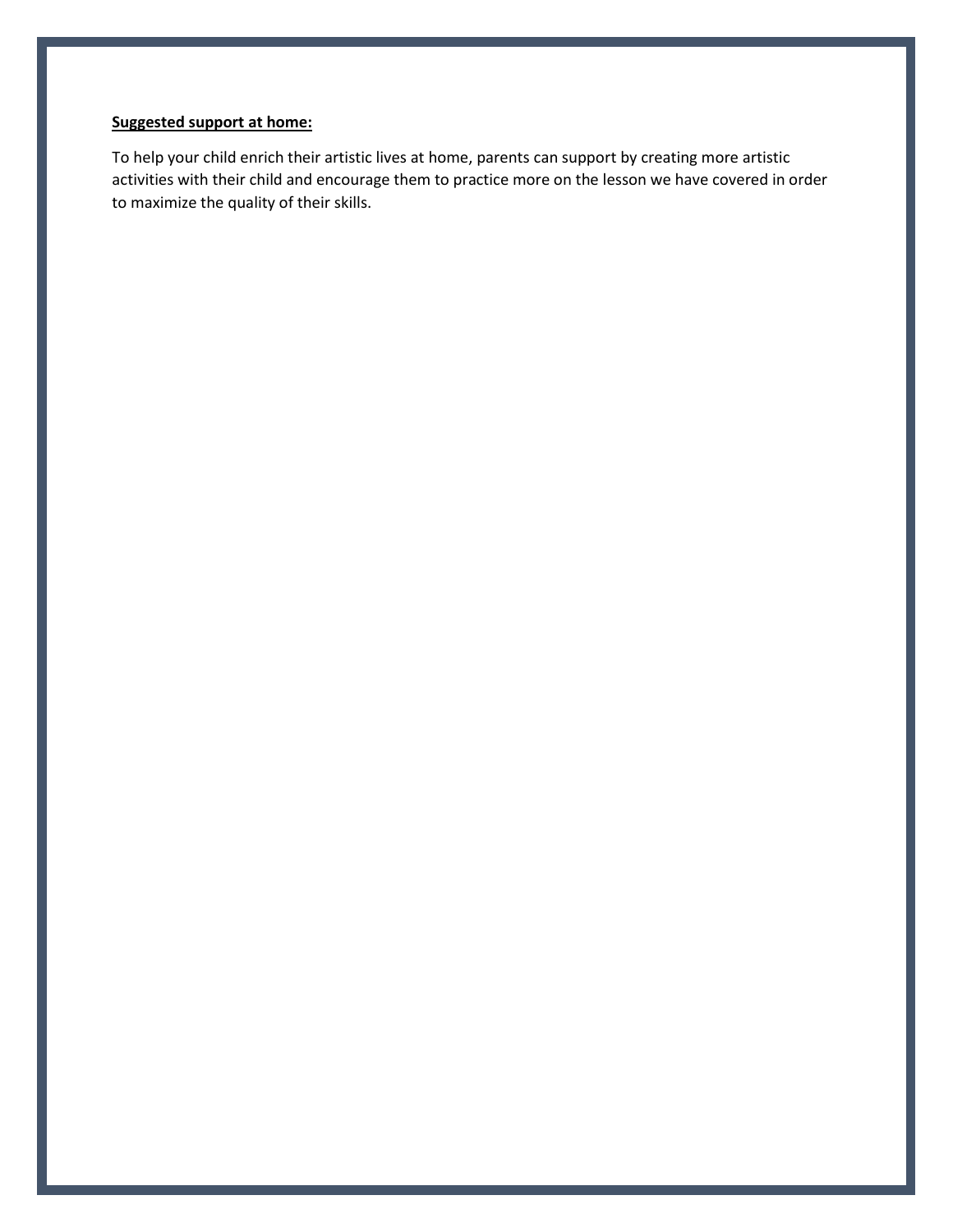

This term in Drama, Grade 5 students will be focusing on 'Devising'.

Devising often involves collaborative group work however can be done independently too. It consists of using the imagination and creating innovative ideas that come from one given stimulus; For instance, an image, a plot, a theme, a character, historical documents, an entire novel or a single line as a point of departure. In other words, students will be asked to create a variety of short performances/tasks which they have created using an idea or something I have given them to base it around and expand upon.

They will develop further skills in:

- Creative insight
- Imagination
- Vocal presence and public speaking
- **•** Communication
- Initiative
- Characterisation
- All whilst hopefully having some fun.

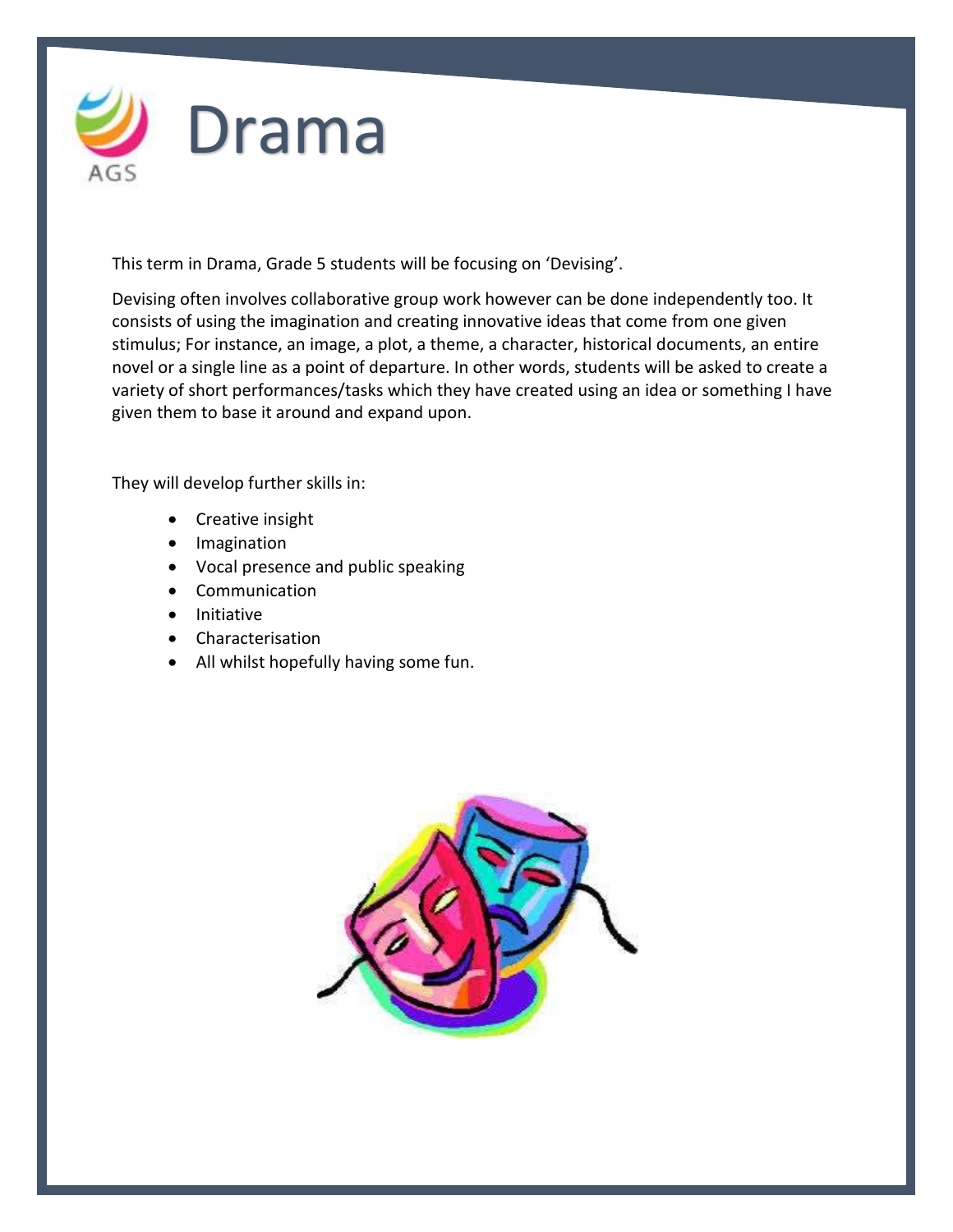

### **Ukulele and Singing Skills**

Students will begin to learn the Ukulele and continue to develop their singing skills.

#### **Learning objectives**

- Learn how to play the chords C, Am, F and G on the Ukulele
- Learn basic strumming techniques to accompany the song I'm Yours, by Jason Mraz
- Continue working on good posture and singing with expression in a group

### **Suggestions for support at home**

Many videos on YouTube teach the ukulele. If pupils have access to a ukulele, they can explore these themselves. This is the link to I'm Yours:

#### <https://www.youtube.com/watch?v=Z7tmCNJZqUM>

Pupils can continue to develop their keyboard skills from the work we did last term if they have access to a keyboard. There is a wealth of material on YouTube for them to explore their favourite songs.

If your child enjoys singing then please encourage them to sing using YouTube and even a karaoke machine.

#### **Assessment**

Pupils are assessed each week by the teacher on how accurately they can play chords on the fret board of a ukulele and how well they can follow a strumming pattern.

They will have a final assessment where they should play 4 different chords in a row.

They will be continually assessed as to how well they can sing as part of a group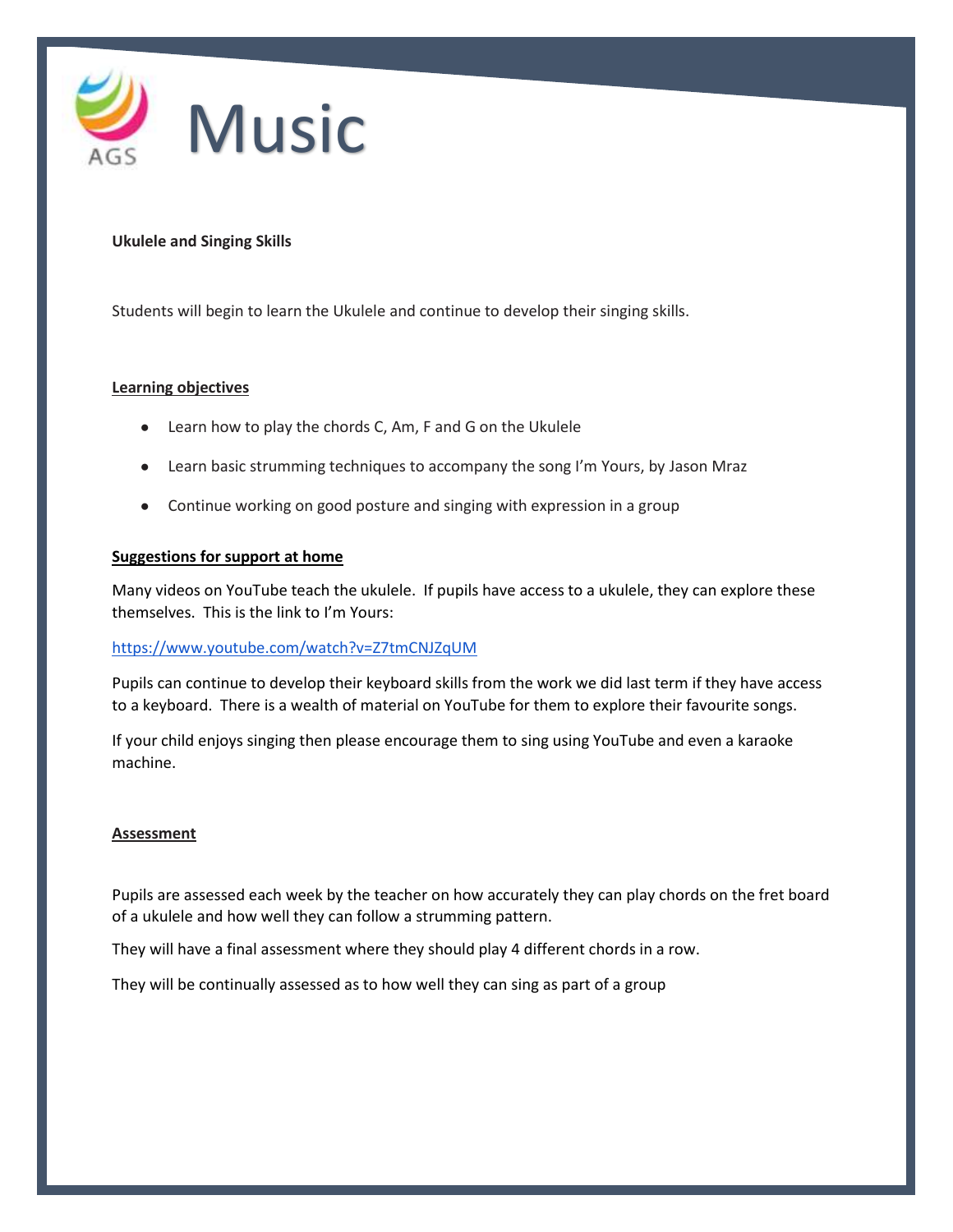

The Scheme of Work followed for French is that provided by the Primary French Project, which has been devised by the Institut Français https://www.institut-francais.org.uk/ .

**Module 3** focuses on the following broad themes:

#### **Learning Objectives**

#### **Lesson 21**

- learn the number 50, and practise using numbers 1-50
- learn how to ask where someone is going, and how to say where you are going
- use the preposition à with the definite article la : à la
- revise the functions of a preposition, pronoun and verb

#### **Lesson 22**

- practise using numbers 1-50
- use the preposition à with the definite article le: au
- learn how the preposition à and the definite article le must elide to form a new word, au.
- be introduced to the 4th arrondissement and its monuments.

#### **Lesson 23**

- use the preposition à with the definite article l': à l'
- practise speaking about the 2nd and 4th arrondissements
- revise the use of the definite article and the concept of elision.

#### **Lesson 24**

- be introduced to the days of the week
- use the preposition à with a clock time, to form an adverbial phrase of time
- learn about the etymology of the days of the week

#### **Lesson 25**

- create complex spoken sentences on world clocks using the subordinating conjunction quand
- learn that the time in Sydney is 10 hours ahead of the time in Paris
- practise using the preposition à to create adverbial phrases of time and place in sentences
- create some written sentences if time

**Module 4** focuses on the following broad themes:

#### **Learning Objectives**

#### **Lesson 26**

- be introduced to verb phrases that describe leisure activities
- learn about the infinitive form of the verb